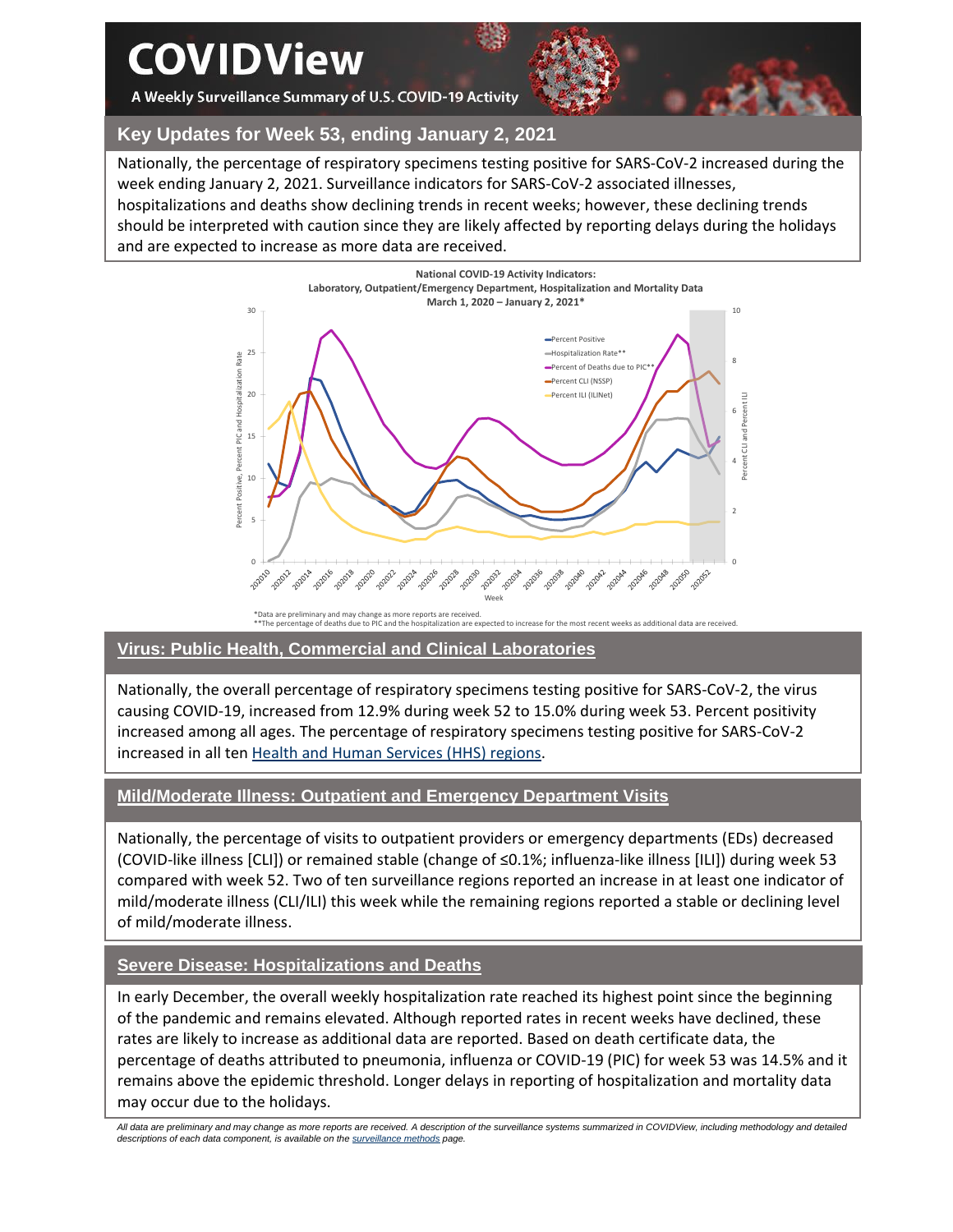# **Key Points**

- $\circ$  Holidays during weeks 52 and 53 and increases in the number of COVID-19 illnesses have affected data reporting and health care seeking behavior in multiple ways; therefore, data from recent weeks should be interpreted with caution and they may change more than usual as additional data for those weeks are received.
- o Nationally, the overall percentage of respiratory specimens testing positive for SARS-CoV-2 increased during week 53 (15.0%) compared with week 52 (12.9%). Percent positivity increased in all ten HHS surveillance regions. For regions 6 (South Central) and 9 (South/West Central), percent positivity has been increasing for three or more weeks, while nationally and in the remaining eight regions, there has been a one or two week increase in percent positivity.
- o Surveillance indicators of mild to moderate illness declined or remained stable during week 53 compared to week 52 nationally; however, there were regional differences.
	- o Two regions (Region 4 [Southeast] and Region 6 [South Central]) reported an increase in at least one indicator of mild to moderate illness (CLI and/or ILI) during week 53 compared with week 52. The remaining eight regions reported a stable (change of ≤0.1%) or decreasing level of mild to moderate illness.
	- o Four regions (Region 2 [New Jersey/New York/Puerto Rico], Region 4 [Southeast], Region 6 [South Central], and Region 9 [South/West Central]) have reported a general increasing trend in at least one indicator of mild to moderate illness during November and December.
- $\circ$  The overall cumulative COVID-19-associated hospitalization rate through the week ending January 2, 2021, was 343.4 hospitalizations per 100,000 population.
	- o Overall weekly hospitalization rates reached their highest point at 17.2 per 100,000 during the week ending December 5, 2020 (MMWR Week 49) and they remain elevated. Although reported rates in recent weeks have declined, these rates are likely to increase as additional data are reported. Longer delays in data reporting may occur due to the holidays.
	- $\circ$  When examining age-adjusted hospitalization rates by race and ethnicity, compared with non-Hispanic White persons, hospitalization rates were 3.4 times higher among Hispanic or Latino persons; 3.3 times higher among Non-Hispanic American Indian or Alaska Native persons; and 3.0 times higher among non-Hispanic Black persons.
- $\circ$  The percentage of deaths due to PIC increased from the beginning of October through early December, when it exceeded the percentage of deaths due to PIC observed during the summer peak.
	- $\circ$  Data for the past four weeks show a declining trend in the percentage of deaths due to PIC but that is likely to change as additional death certificates are processed.
	- $\circ$  Due to the large number of deaths reported in recent weeks and the holidays, the change in recent weeks may be larger than usual.
- $\circ$  Estimates from previous weeks are subject to change as data are updated with the most complete data available.

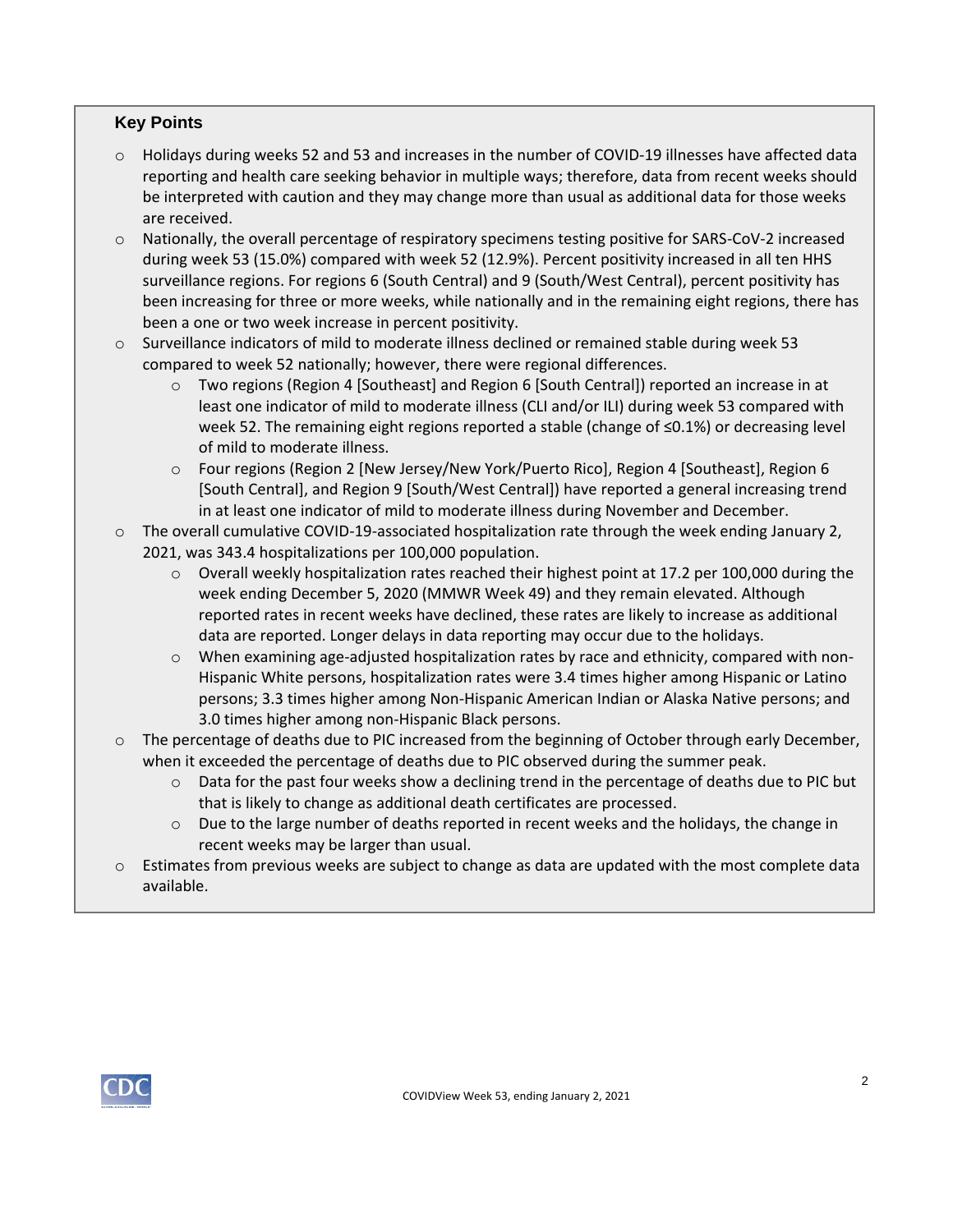## **U.S. Virologic Surveillance**

Based on data reported to CDC by public health laboratories and a subset of clinical and commercial laboratories in the United States, 101,369,233 specimens were tested for SARS-CoV-2 using a molecular assay since March 1, 2020. The percentage of specimens testing positive for SARS-CoV-2 each week, based on week of specimen collection, are summarized below.

Nationally, during week 53, of 2,633,993 specimens tested for SARS-CoV-2 for diagnostic purposes, 394,667 (15.0%) were positive. This is an increase compared with week 52, during which 12.9% of specimens tested were positive. The percentage of specimens testing positive increased among all age groups.



\*Note: Different laboratory types came on board with testing during different weeks. This graph includes public health laboratory data beginning in week 10, clinical laboratory data beginning in week 11, and commercial laboratory data beginning in week 14.

The percentage of specimens testing positive for SARS-CoV-2 increased in all ten HHS regions during week 53 compared with week 52.

**Additional virologic surveillance information:** [Surveillance Methods](https://www.cdc.gov/coronavirus/2019-ncov/covid-data/covidview/purpose-methods.html#virologic) 

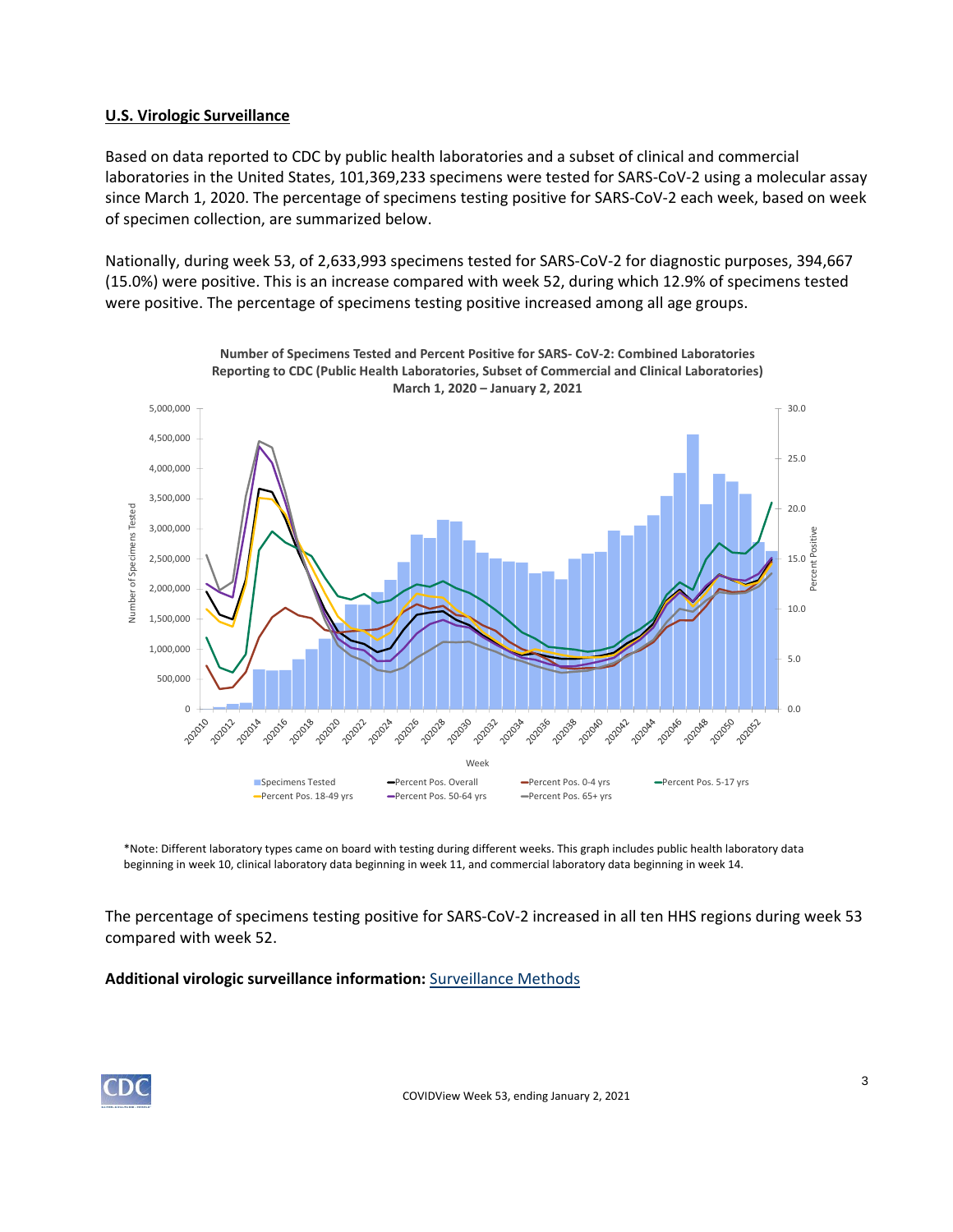#### **Outpatient/Emergency Department Illness**

Two syndromic surveillance systems, the U.S. Outpatient Influenza-like Illness Surveillance Network (ILINet) and the National Syndromic Surveillance Project (NSSP), are being used to monitor trends in outpatient and emergency department (ED) visits that may be associated with COVID-19 illness. Each system monitors activity in a slightly different set of providers/facilities and uses a slightly different set of symptoms that may be associated with SARS-CoV-2 virus infection. ILINet provides information about visits to outpatient providers or emergency departments for influenza-like illness (ILI; fever plus cough and/or sore throat) and NSSP provides information about visits to EDs for ILI and COVID-like illness (CLI; fever plus cough and/or shortness of breath or difficulty breathing). Some EDs contribute ILI data to both ILINet and NSSP. Both systems are currently being affected by changes in health care seeking behavior, including increased use of telemedicine and increased social distancing. These changes affect the numbers of people seeking care in the outpatient and ED settings and their reasons for doing so. Syndromic data, including CLI and ILI, should be interpreted with caution and should be evaluated in combination with other sources of surveillance data, especially laboratory testing results, to obtain a complete and accurate picture of respiratory illness.

Nationally, the overall percentages of visits to outpatient providers or EDs for ILI remained stable (change of ≤0.1%) and decreased for CLI during week 53 compared with week 52. During week 53, the percentages of ED visits captured in NSSP for CLI and ILI were 7.1% and 1.3%, respectively. In ILINet, 1.6% of visits reported during week 53 were for ILI, also remaining stable (change of ≤0.1%) compared with week 52 and below the [national baseline](https://www.cdc.gov/coronavirus/2019-ncov/covid-data/covidview/purpose-methods.html#outpatient) (2.4% for October 2019 through September 2020; 2.6% since October 2020) for the 38<sup>th</sup> consecutive week. This level of ILI is lower than is typical for ILINet during this time of year.



**Percentage of Outpatient and Emergency Department Visits for ILI and CLI: ILINet and NSSP** 

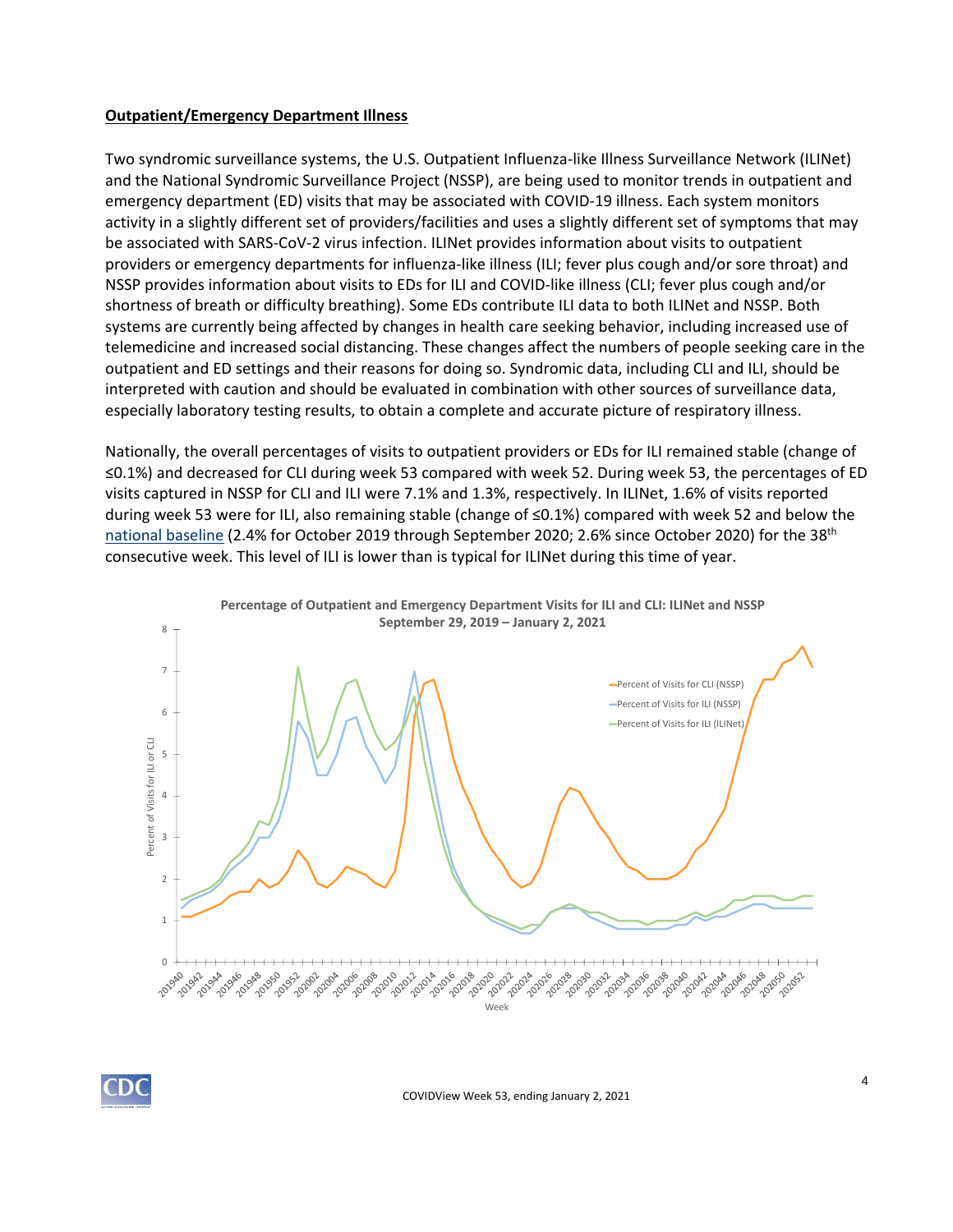The percentages of visits for ILI reported in ILINet in week 53 increased for two age groups (0–4 years and 50–64 years) compared with week 52. In the remaining age groups (5–24 years, 25–49 years, and 65 years and older), these percentages remained stable (change of ≤0.1%).



On a [regional level,](https://www.hhs.gov/about/agencies/iea/regional-offices/index.html) two regions (Region 4 [Southeast] and Region 6 [South Central]) reported an increase in at least one indicator of mild to moderate illness (CLI and/or ILI) during week 53 compared with week 52. The remaining eight regions reported a stable (change of ≤0.1%) or decreasing level of mild to moderate illness during week 53 compared with week 52. While Regions 2 (New Jersey/New York/Puerto Rico) and 9 (South/West Central) had a stable (change of ≤0.1%) or declining level of CLI and ILI in week 53 compared with week 52, these regions, along with Regions 4 and 6, have reported an increasing trend in at least one of these indicators during November and December. The percentage of visits for ILI to ILINet providers during week 53 remained below [the region-specific baseline](https://www.cdc.gov/coronavirus/2019-ncov/covid-data/covidview/purpose-methods.html#outpatient) in all regions.

#### **ILI Activity Levels**

Data collected in ILINet are used to produce a measure of [ILI activity](https://www.cdc.gov/coronavirus/2019-ncov/covid-data/covidview/purpose-methods.html#outpatient) for all 50 states, Puerto Rico, the U.S. Virgin Islands, the District of Columbia, New York City and for each core-based statistical area (CBSA) where at least one provider is located. The mean reported percentage of visits due to ILI for the current week is compared with the mean reported during non-influenza weeks, and the activity levels correspond to the number of standard deviations below, at, or above the mean.

The number of jurisdictions at each activity level during week 53 and the previous week are summarized in the table below.

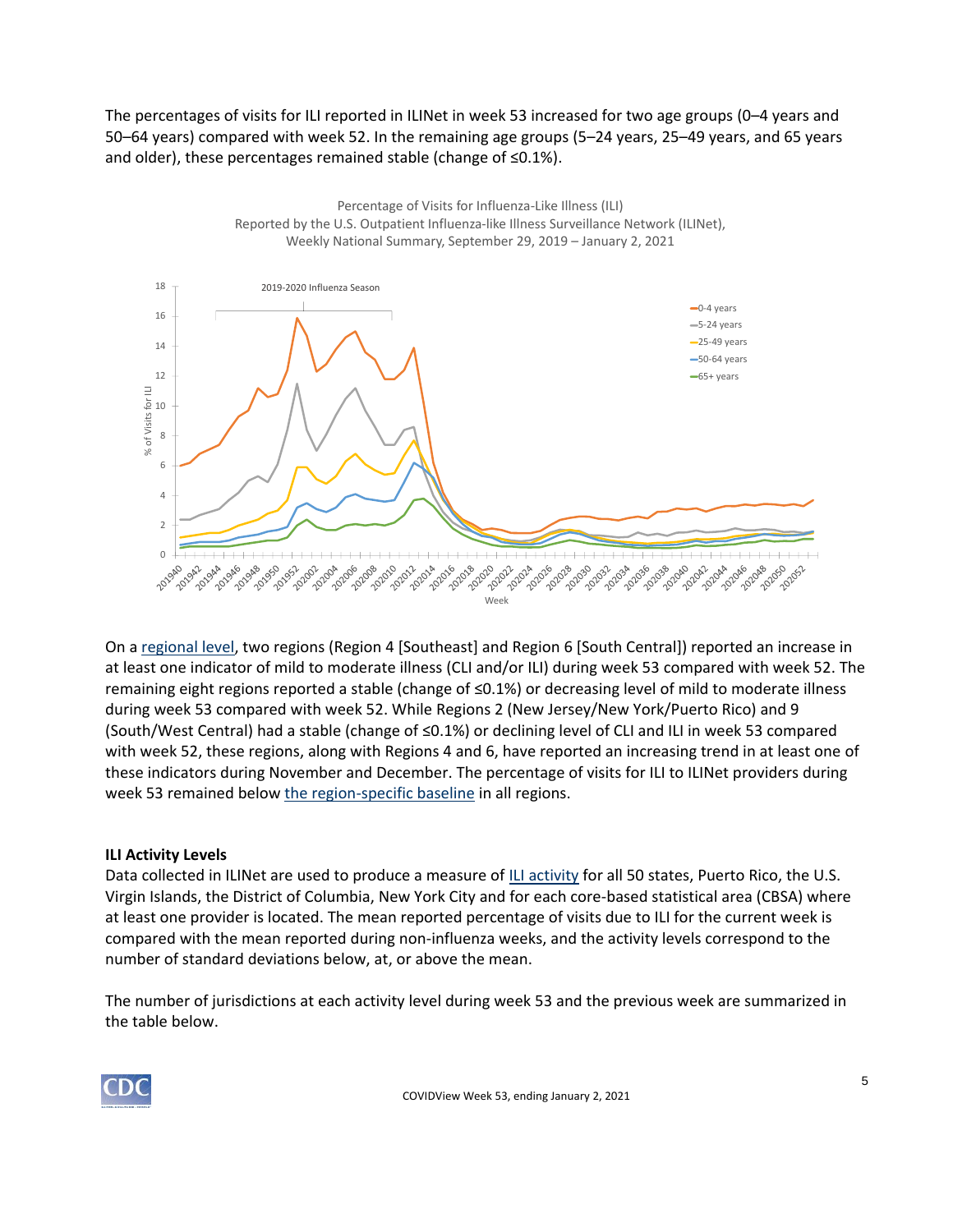| <b>Activity Level</b>    | <b>Number of Jurisdictions</b>           |                                           | <b>Number of CBSAs</b>                   |                                           |  |
|--------------------------|------------------------------------------|-------------------------------------------|------------------------------------------|-------------------------------------------|--|
|                          | Week 53<br>(Week ending<br>Jan. 2, 2021) | Week 52<br>(Week ending<br>Dec. 26, 2020) | Week 53<br>(Week ending<br>Jan. 2, 2021) | Week 52<br>(Week ending<br>Dec. 26, 2020) |  |
| <b>Very High</b>         |                                          |                                           |                                          |                                           |  |
| High                     |                                          |                                           | 4                                        |                                           |  |
| <b>Moderate</b>          |                                          |                                           | 14                                       | 11                                        |  |
| Low                      | 6                                        |                                           | 52                                       | 49                                        |  |
| <b>Minimal</b>           | 48                                       | 51                                        | 531                                      | 561                                       |  |
| <b>Insufficient Data</b> |                                          |                                           | 328                                      | 305                                       |  |



\*Note: Data collected in ILINet may disproportionally represent certain populations within a state and may not accurately depict the full picture of respiratory disease activity for the whole state. Differences in the data presented here by CDC and independently by some state health departments likely represent differing levels of data completeness with data presented by the state likely being the more complete.

# **Additional information about medically attended outpatient and emergency department visits for ILI and CLI:** [Surveillance Methods](https://www.cdc.gov/coronavirus/2019-ncov/covid-data/covidview/purpose-methods.html#outpatient)

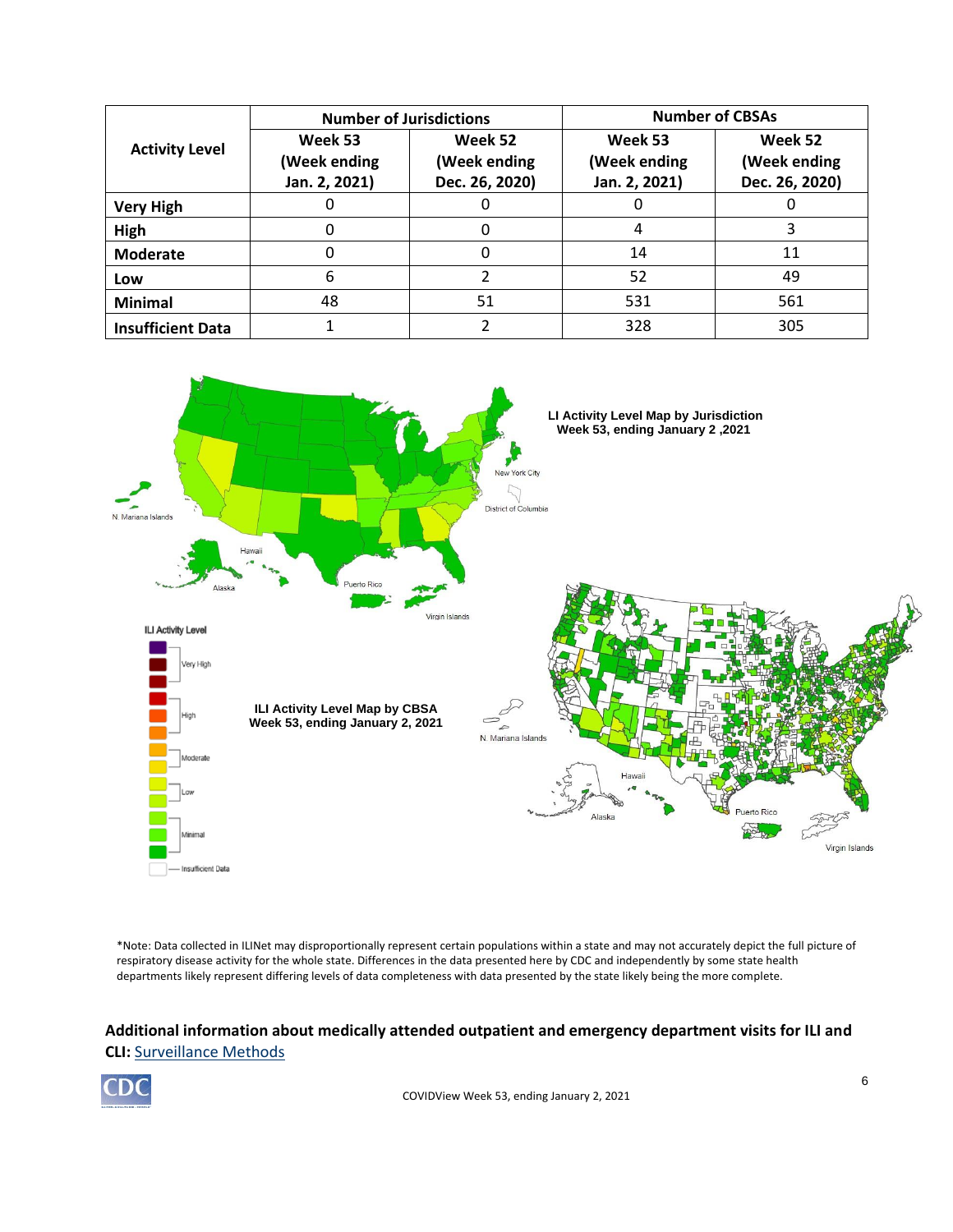## **Hospitalizations**

The COVID-19-Associated Hospitalization Surveillance Network (COVID-NET) conducts population-based surveillance for laboratory-confirmed COVID-19-associated hospitalizations in select counties participating in the Emerging Infections Program (EIP) and the Influenza Hospitalization Surveillance Project (IHSP).

A total of 111,960 laboratory-confirmed COVID-19-associated hospitalizations were reported by sites between March 1, 2020, and January 2, 2021. The overall cumulative hospitalization rate was 343.4 per 100,000 population. Overall weekly hospitalization rates reached their highest point at 17.2 per 100,000 during week ending December 5, 2020 (MMWR Week 49) and they remain elevated. Although reported rates in recent weeks have declined, these rates are likely to increase as additional data are reported. Longer delays in data reporting may occur due to the holidays.



Weekly COVID-19-associated hospitalization rates by age group - COVID-NET,

<sup>1</sup>[Additional hospitalization rate data](https://gis.cdc.gov/grasp/COVIDNet/COVID19_3.html) by age group are available.

Among the 111,960 laboratory-confirmed COVID-19-associated hospitalizations, 109,500 (97.8%) had information on race and ethnicity, while collection of race and ethnicity was still pending for 2,460 (2.2%) cases. When examining age-adjusted hospitalization rates by race and ethnicity, compared with non-Hispanic White persons, hospitalization rates were 3.4 times higher among Hispanic or Latino persons; 3.3 times higher among Non-Hispanic American Indian or Alaska Native persons; and 3.0 times higher among non-Hispanic Black persons.

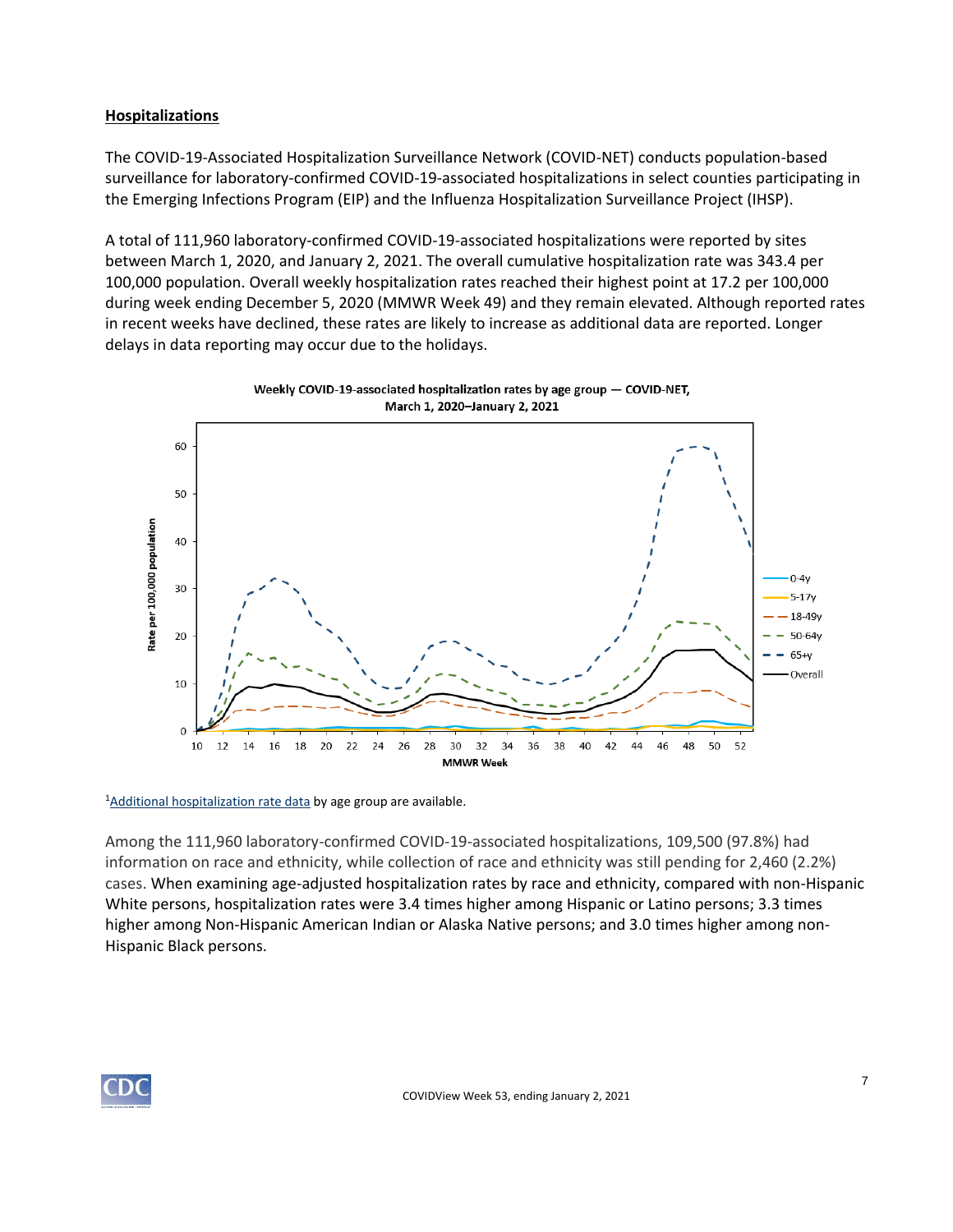

When examining age-stratified crude hospitalization rates by race and ethnicity, compared with non-Hispanic White persons in the same age group, hospitalization rates were 4.6 times higher among Hispanic or Latino persons aged 0–17 years; 6.0 times higher among Non-Hispanic American Indian or Alaska Native persons aged 18–49 years; 4.2 times higher among Hispanic or Latino persons aged 50–64 years; and 2.4 times higher among non-Hispanic Black persons aged ≥ 65 years.

#### **Hospitalization rates per 100,000 population by age and race and ethnicity - COVID-NET,**

#### **March 1, 2020-January 2, 2021**

|                                                   |                   | <b>Non-Hispanic</b><br>American Indian or<br><b>Alaska Native</b> |                   | <b>Non-Hispanic</b><br><b>Black</b> |                   | <b>Hispanic or Latino</b>    |                   | <b>Non-Hispanic</b><br><b>Asian or Pacific</b><br><b>Islander</b> |                   | <b>Non-Hispanic</b><br>White |
|---------------------------------------------------|-------------------|-------------------------------------------------------------------|-------------------|-------------------------------------|-------------------|------------------------------|-------------------|-------------------------------------------------------------------|-------------------|------------------------------|
| Age<br>Category                                   | Rate <sup>1</sup> | Rate<br>Ratio <sup>2,3</sup>                                      | Rate <sup>1</sup> | Rate<br>Ratio <sup>2,3</sup>        | Rate <sup>1</sup> | Rate<br>Ratio <sup>2,3</sup> | Rate <sup>1</sup> | Rate<br>Ratio <sup>2,3</sup>                                      | Rate <sup>1</sup> | Rate<br>Ratio <sup>2,3</sup> |
| $0-17$ years                                      | 29.2              | 3.0                                                               | 33.3              | 3.5                                 | 44.2              | 4.6                          | 14.1              | 1.5                                                               | 9.6               | 1.0                          |
| $18 - 49$<br>years                                | 484.8             | 6.0                                                               | 321.4             | 4.0                                 | 455.0             | 5.7                          | 106.5             | 1.3                                                               | 80.4              | 1.0                          |
| $50 - 64$<br>vears                                | 1063.4            | 4.1                                                               | 916.1             | 3.6                                 | 1077.6            | 4.2                          | 320.5             | 1.2                                                               | 257.2             | 1.0                          |
| 65+ years                                         | 1564.5            | 2.1                                                               | 1813.1            | 2.4                                 | 1715.4            | 2.3                          | 695.5             | 0.9                                                               | 760.7             | 1.0                          |
| Overall<br>rate <sup>4</sup> (age-<br>الممدمن:امم | 660.1             | 3.3                                                               | 598.4             | 3.0                                 | 670.8             | 3.4                          | 213.7             | 1.1                                                               | 197.7             | 1.0                          |

adjusted)

<sup>1</sup> COVID-19-associated hospitalization rates by race and ethnicity are calculated using COVID-NET hospitalizations with known race and ethnicity for the numerator and [NCHS bridged-race population estimates](https://www.cdc.gov/nchs/nvss/bridged_race.htm) for the denominator.

<sup>2</sup> For each age category, rate ratios are the ratios between crude hospitalization rates within each racial and ethnic group and the crude hospitalization rate among non-Hispanic White persons in the same age category.

3 The highest rate ratio in each age category is presented in **bold**.

<sup>4</sup> Overall rates are adjusted to account for differences in age distributions within race and ethnicity strata in the COVID-NET catchment area; the age strata used for the adjustment include 0–17, 18–49, 50–64, 65-74, 75-84 and 85+ years.

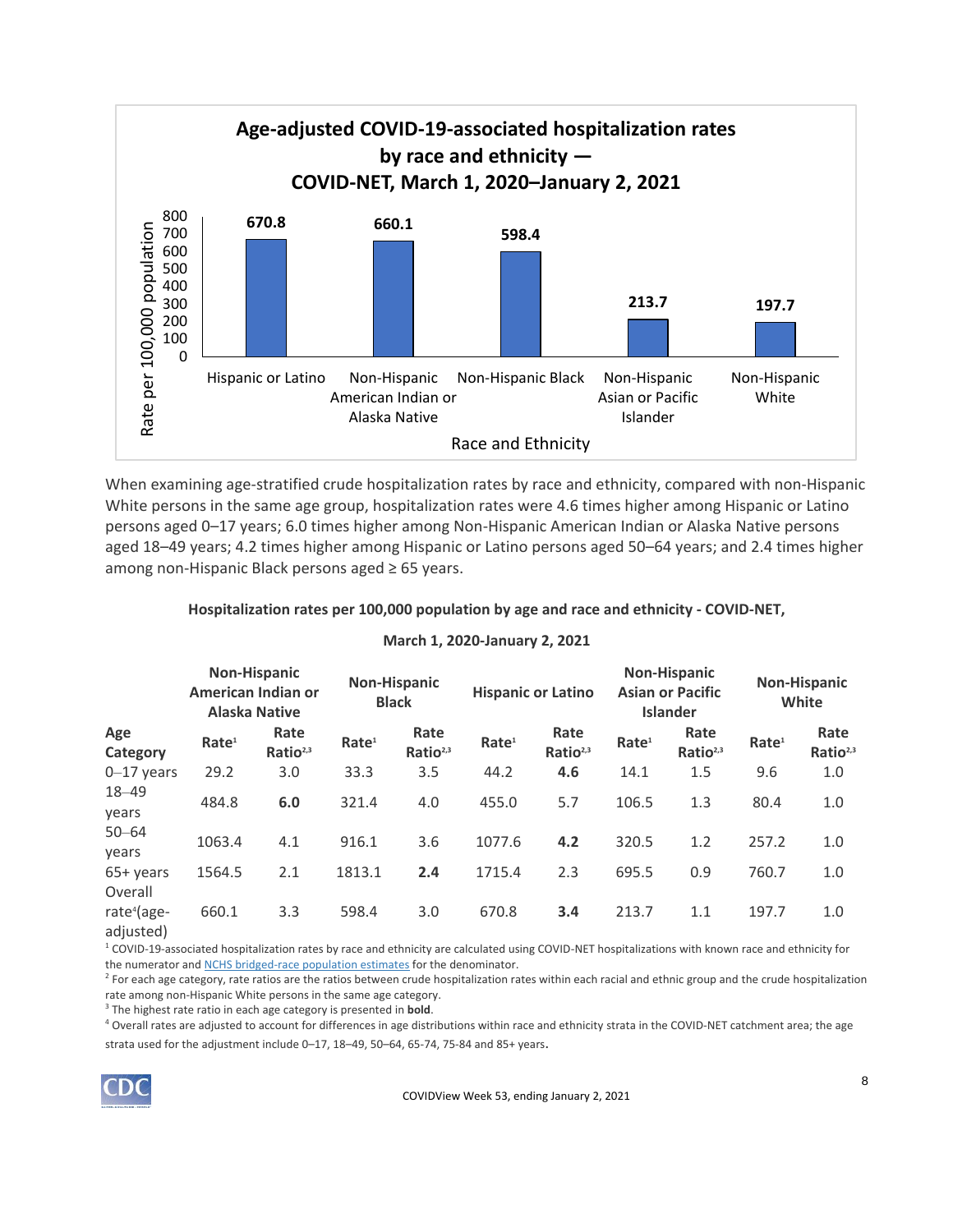Non-Hispanic White persons and non-Hispanic Black persons represented the highest proportions of hospitalizations reported to COVID-NET, followed by Hispanic or Latino, non-Hispanic Asian or Pacific Islander, and non-Hispanic American Indian or Alaska Native persons. However, some racial and ethnic groups are disproportionately represented among hospitalizations compared with the overall population of the catchment area. Prevalence ratios were highest among non-Hispanic American Indian or Alaska Native persons, followed by non-Hispanic Black persons and Hispanic or Latino persons.

# **Comparison of proportions of COVID-19-associated hospitalizations, by race and ethnicity, COVID–NET, March 1, 2020–January 2, 2021**

|                                                          | <b>Non-Hispanic</b><br><b>American Indian</b><br>or Alaska Native | <b>Non-Hispanic</b><br><b>Black</b> | <b>Hispanic or</b><br>Latino | <b>Non-Hispanic</b><br><b>Asian or Pacific</b><br><b>Islander</b> | <b>Non-Hispanic</b><br>White |
|----------------------------------------------------------|-------------------------------------------------------------------|-------------------------------------|------------------------------|-------------------------------------------------------------------|------------------------------|
| Proportion of COVID-NET<br>hospitalizations <sup>1</sup> | 1.2%                                                              | 27.3%                               | 20.4%                        | 5.1%                                                              | 40.1%                        |
| Proportion of population in<br>COVID-NET catchment area  | 0.7%                                                              | 17.9%                               | 14.1%                        | 8.9%                                                              | 58.5%                        |
| Prevalence ratios <sup>2</sup>                           | 1.7                                                               | $1.5\,$                             | 1.4                          | 0.6                                                               | 0.7                          |

<sup>1</sup> Persons of multiple races (0.3%) or unknown race and ethnicity (5.6%) are not represented in the table but are included as part of the denominator.

<sup>2</sup> Prevalence ratio is calculated as the ratio of the proportion of COVID-NET hospitalizations over the proportion of population in COVID-NET catchment area.

For underlying medical conditions, data were restricted to cases reported during March 1–September 30, 2020, due to delays in reporting. During this time frame, [sampling](https://www.cdc.gov/coronavirus/2019-ncov/covid-data/covidview/purpose-methods.html#hospitalization) was conducted among hospitalized adults; therefore, weighted percentages are reported. No sampling was conducted among hospitalized children. Among 8,465 sampled adults hospitalized during March 1–September 30 with information on underlying medical conditions, 89.9% had at least one reported underlying medical condition. The most reported underlying medical conditions were hypertension (56.0%), obesity (48.2%), metabolic disease (42.0%), and cardiovascular disease (32.7%). Among 823 children hospitalized during March 1–September 30 with information on underlying conditions, 51.8% had at least one reported underlying medical condition. The most reported underlying medical conditions were obesity (38.5%), neurologic disease (12.8%), and asthma (10.9%).

[Additional data](https://gis.cdc.gov/grasp/COVIDNet/COVID19_5.html) on demographics, signs and symptoms at admission, underlying medical conditions, interventions, outcomes, and discharge diagnoses, stratified by age, sex, and race and ethnicity, are available.

# **Additional hospitalization surveillance information:**

[Surveillance Methods](https://www.cdc.gov/coronavirus/2019-ncov/covid-data/covidview/purpose-methods.html#hospitalization) | [Additional rate data](https://gis.cdc.gov/grasp/COVIDNet/COVID19_3.html) | [Additional demographic and clinical data](https://gis.cdc.gov/grasp/COVIDNet/COVID19_5.html)

#### **Mortality Surveillance**

The National Center for Health Statistics (NCHS) collects death certificate data from vital statistics offices for all deaths occurring in the United States. Based on death certificate data available on January 7, 2021, the percentage of deaths attributed to pneumonia, influenza, or COVID-19 (PIC) increased during week 53

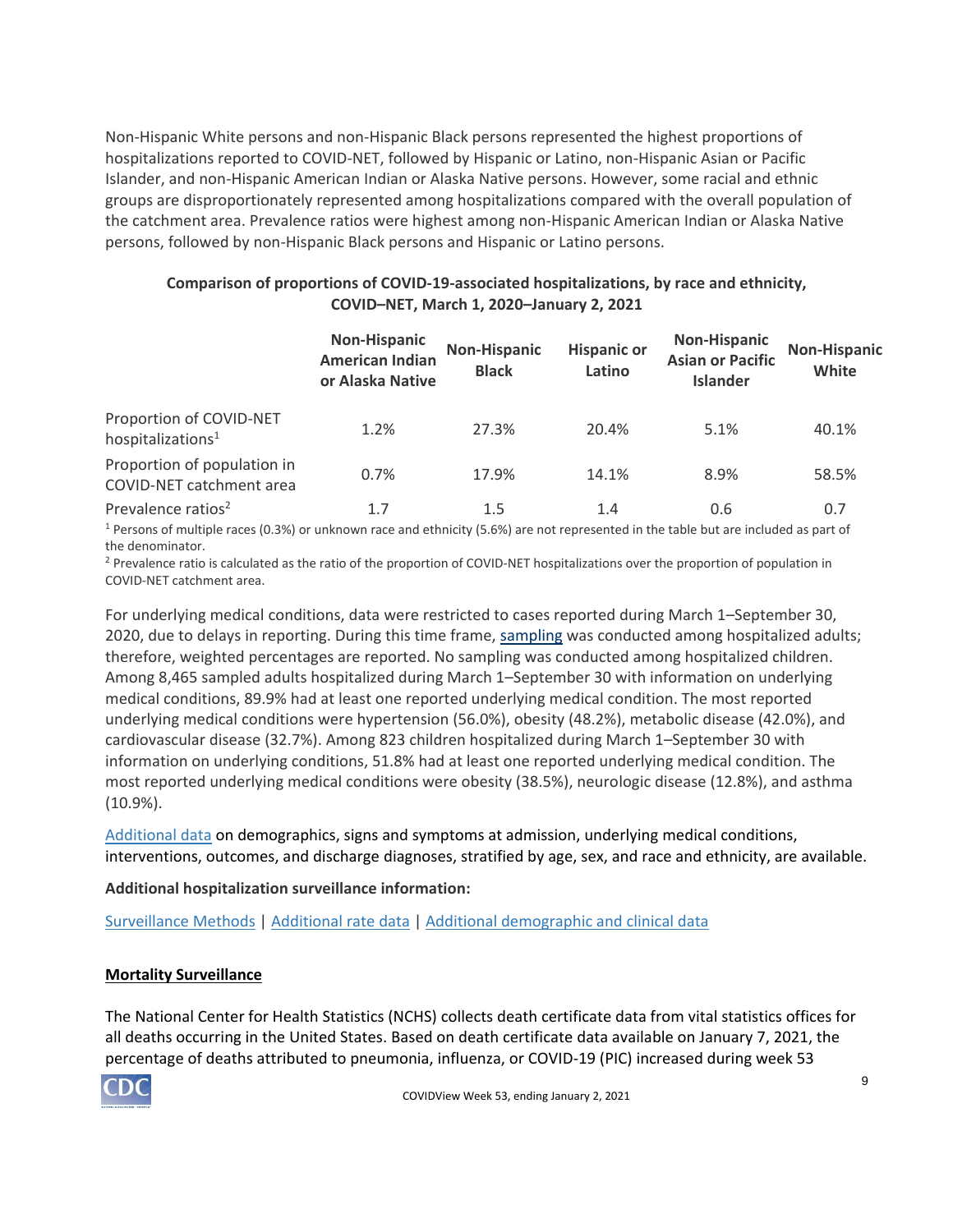(14.5%) as compared with the percentage during week 52 (13.8%), remains above the epidemic threshold of 6.9% and is expected to increase as more death certificates are processed. Among the 2,150 PIC deaths reported for week 53, 1,496 had COVID-19 listed as an underlying or contributing cause of death on the death certificate and two listed influenza, indicating that the recent increase in PIC mortality is due primarily to COVID-19 and not influenza.

The weekly percentage of deaths due to PIC has been increasing since early October to a level that is higher than the July peak. Data for the past four weeks show a declining trend in the percentage of deaths due to PIC, but that is likely to change as additional death certificates are processed. Weekly mortality surveillance data include a combination of machine-coded and manually coded causes of death collected from death certificates. The percentage of deaths due to PIC is higher among manually coded records than more rapidly available machine-coded records. Because of additional time needed for manual coding, the initially reported PIC percentages may be lower than percentages calculated from final data. Additionally, due to the large number of deaths reported in recent weeks and the holidays, the delay in availability of manually coded records may be longer than usual and the change in data during recent weeks may be larger than usual.



\*Data during recent weeks are incomplete because of the lag in time between when the death occurred and when the death certificate is completed, submitted to NCHS and processed for reporting purposes. It is possible that a death certificate includes both influenza and COVID as a cause of death; therefore, the number of influenza and COVID coded deaths may not be mutually exclusive.

# **Additional NCHS mortality surveillance information:** [Surveillance Methods](https://www.cdc.gov/coronavirus/2019-ncov/covid-data/covidview/purpose-methods.html#mortality) | [Provisional Death Counts for](https://www.cdc.gov/nchs/nvss/vsrr/COVID19/index.htm)  [COVID-19](https://www.cdc.gov/nchs/nvss/vsrr/COVID19/index.htm)